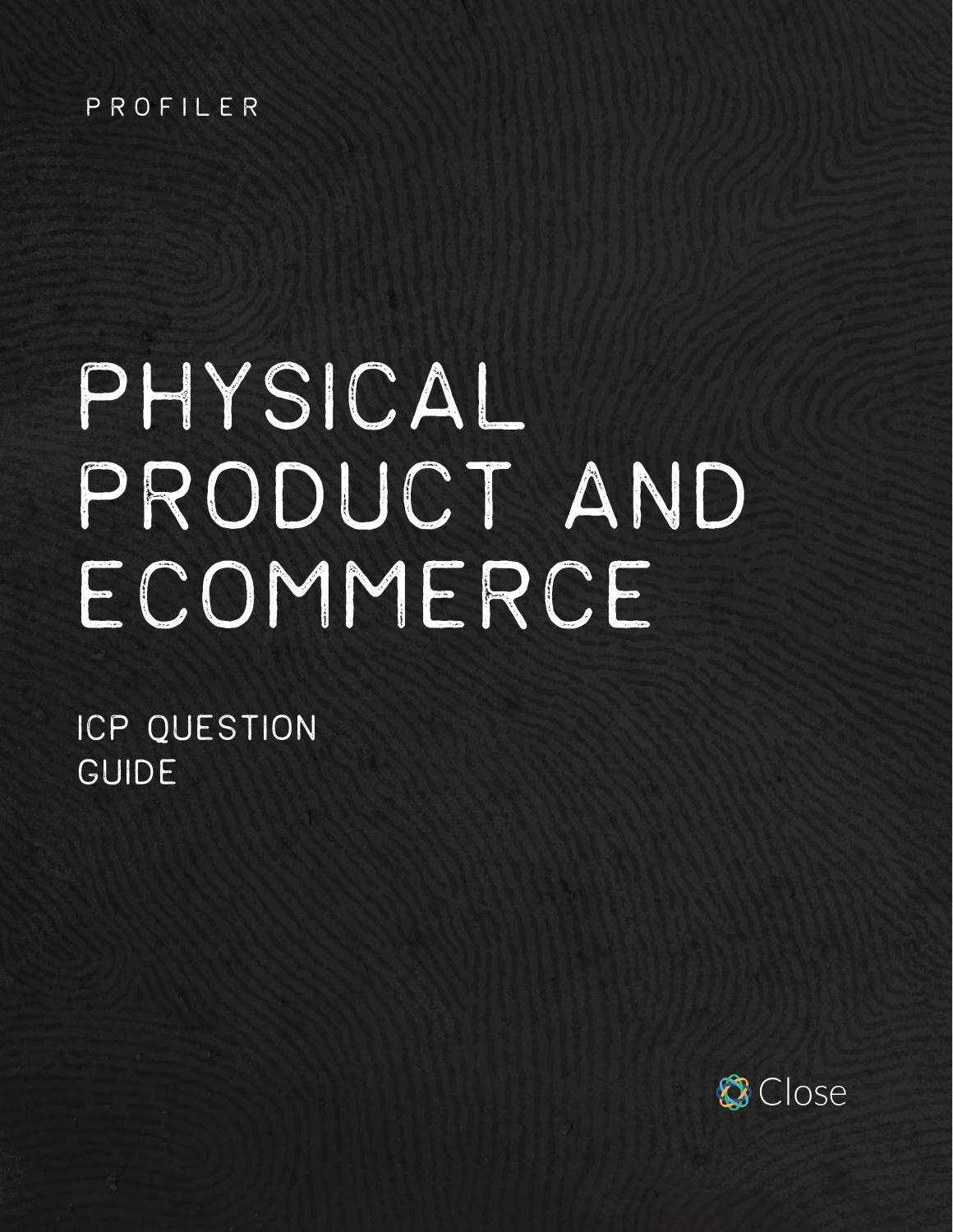#### Demographics and personal data

- **•** What's your age group?
- **•** What's your highest education level?
- **•** What do you do for work?
- **•** What's your gender?
- **•** Are you married?
- **•** Do you have children? What age groups are they in?
- **•** Where do you live?
- **•** Where do you do most of your shopping?
- **•** What is your current financial status?
- **•** Who in your family handles the finances?

#### Major influencers and online behavior

- **•** Which social media platforms do you use every day?
- **•** Which social media platforms do you use on a weekly basis?
- **•** Where do you go for information to solve problems related to [type of product]?
- **•** Where do you search for new [type of product]?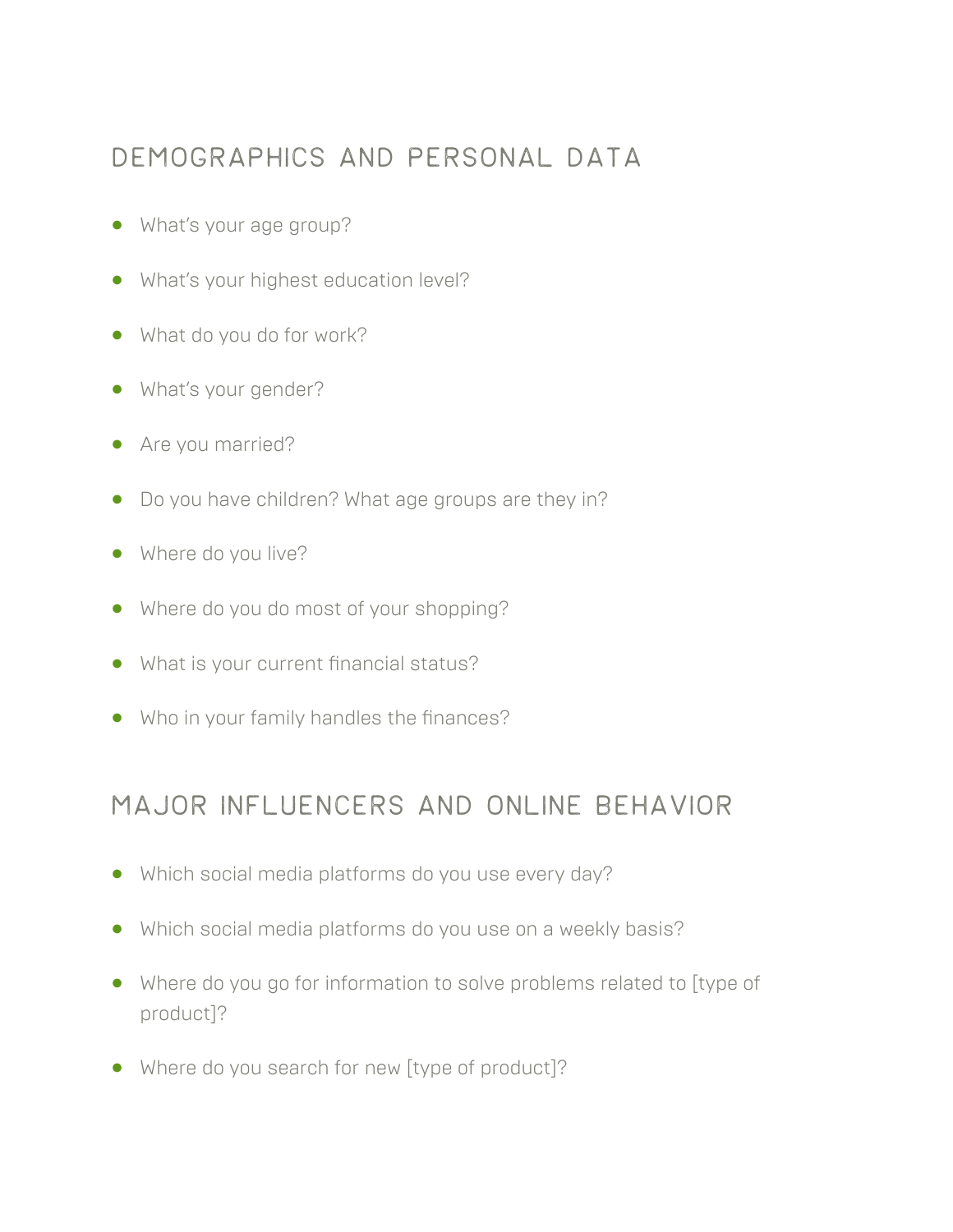- **•** Have you ever clicked on an online ad for a product? If so, did you purchase it?
- **•** How would you search for a local store to buy [type of product]?
- **•** Do you prefer to shop for [type of product] online or in-person?
- **•** Has COVID-19 changed this preference?

### pain points

- **•** How many times have you come across [a type of issue related to your product] that you couldn't solve on your own in the last year?
- **•** What's your family's biggest challenge when it comes to [type of product]?
- **•** Before purchasing [product], what was your biggest [type of product] challenge?
- **•** Did you have a deadline to overcome that challenge?
- **•** How has [your product] helped you overcome that challenge?

#### Price sensitivity

- **•** How much budget do you have for [type of product]?
- **•** At what price would you consider [type of product] to be so expensive that you would not consider buying it?
- **•** At what price would you consider [type of product] to be so cheap that you doubt the quality?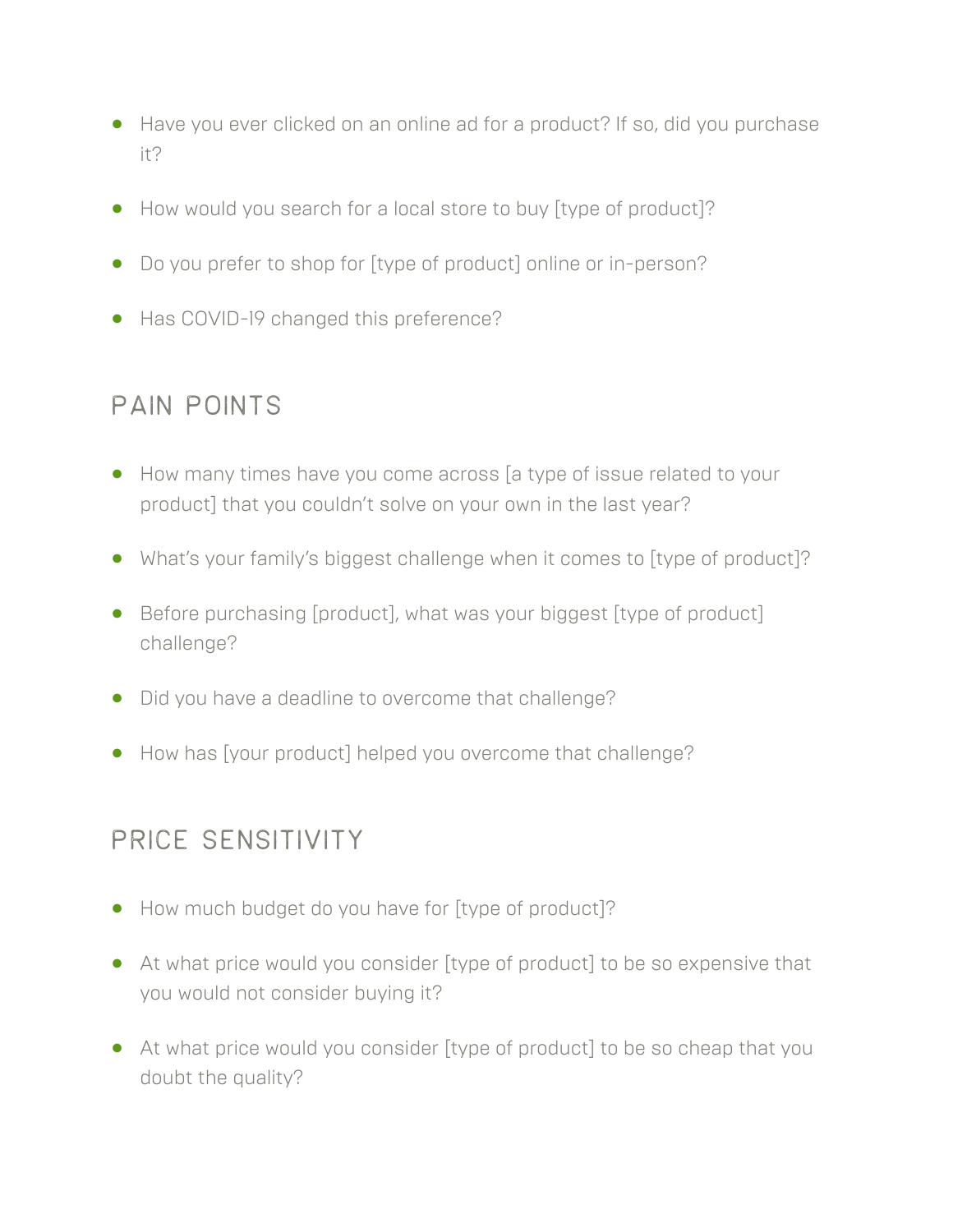- **•** At what price would you consider [type of product] to be somewhat expensive, but still an option?
- **•** At what price would you consider [type of product] to be a great deal?
- **•** How would you rate shipping costs from our store?

#### Decision factors and purchase process

- **•** Where did you first hear about [product]?
- **•** Why did you decide to purchase from us?
- **•** Did you use another [type of product] provider before? If so, why did you switch?
- **•** How did you decide what [type of product] you needed?
- **•** How would you rate the checkout experience?
- **•** How would you rate the shipping experience?

## Common objections

**•** What main concerns did you have about purchasing [type of product]?

#### Use of your PRODUCTS

- **•** How often do you use [type of product]?
- **•** Who else in your family uses [type of product]? How often do they use it?